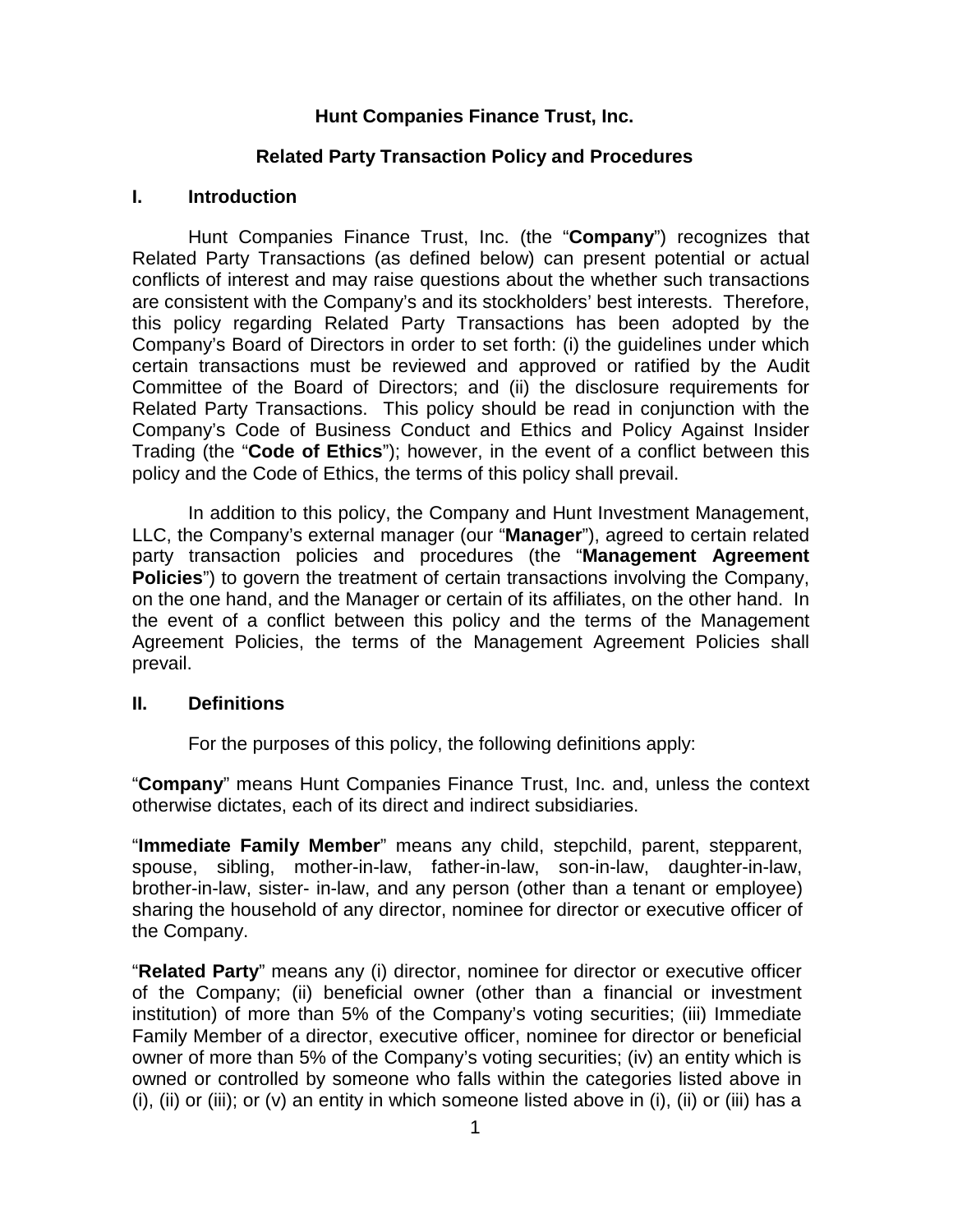substantial ownership interest or control.

"**Related Party Transaction**" means a Transaction (defined below) in which the Company or any subsidiary of the Company was, or is proposed to be, a participant and in which a Related Party has, had or may have a direct or indirect material interest.

"**Transaction**" means any single or series of financial contracts, arrangements or relationships (including any indebtedness or guarantee of indebtedness) or any series of similar contracts, arrangements or relationships.

# **III. Identification of Related Party Transactions**

Directors, nominees for director and officers shall promptly notify the Company's or our Manager's General Counsel (or if no such officer then exists, the Company's outside counsel) of any interest such person or an Immediate Family Member of such person had, has or may have in a Related Party Transaction.

# **IV. Review, Approval and Ratification of Transactions**

Other than those transactions set forth in below under the heading "Pre-Approved Transaction," any Related Party Transactions shall be reported to the Audit Committee by the Company's Chief Financial Officer, or in the event that the Chief Financial Officer has an interest in the Related Party Transaction, the transaction shall be reported to the Audit Committee by the Company's outside legal counsel.

# **V. Audit Committee Review of Related Party Transactions**

The Audit Committee shall review the material facts of all Related Party Transactions that require the Audit Committee's approval and either approve, disapprove or ratify such transactions. In assessing a Related Party Transaction, the Audit Committee shall consider such factors as it deems appropriate: including without limitation (i) the benefits to the Company of the transaction; (ii) the commercial reasonableness of the terms of the Related Party Transaction; (iii) the materiality of the Related Party Transaction to the Company; (iv) the extent of the Related Party's interest in the Related Party Transaction; (v) if applicable, the impact of the Related Party Transaction on a non-employee director's independence; and (vi) the actual or apparent conflict of interest of the Related Party participating in the Related Party Transaction.

If advance Audit Committee approval of a Related Party Transaction requiring the Audit Committee's approval is not feasible, then the transaction may be preliminarily entered into following approval by the Chair of the Audit Committee or Chief Executive Officer subject to ratification of the transaction by the Audit Committee at the Audit Committee's next regularly scheduled meeting; provided that if ratification shall not be forthcoming, management shall make all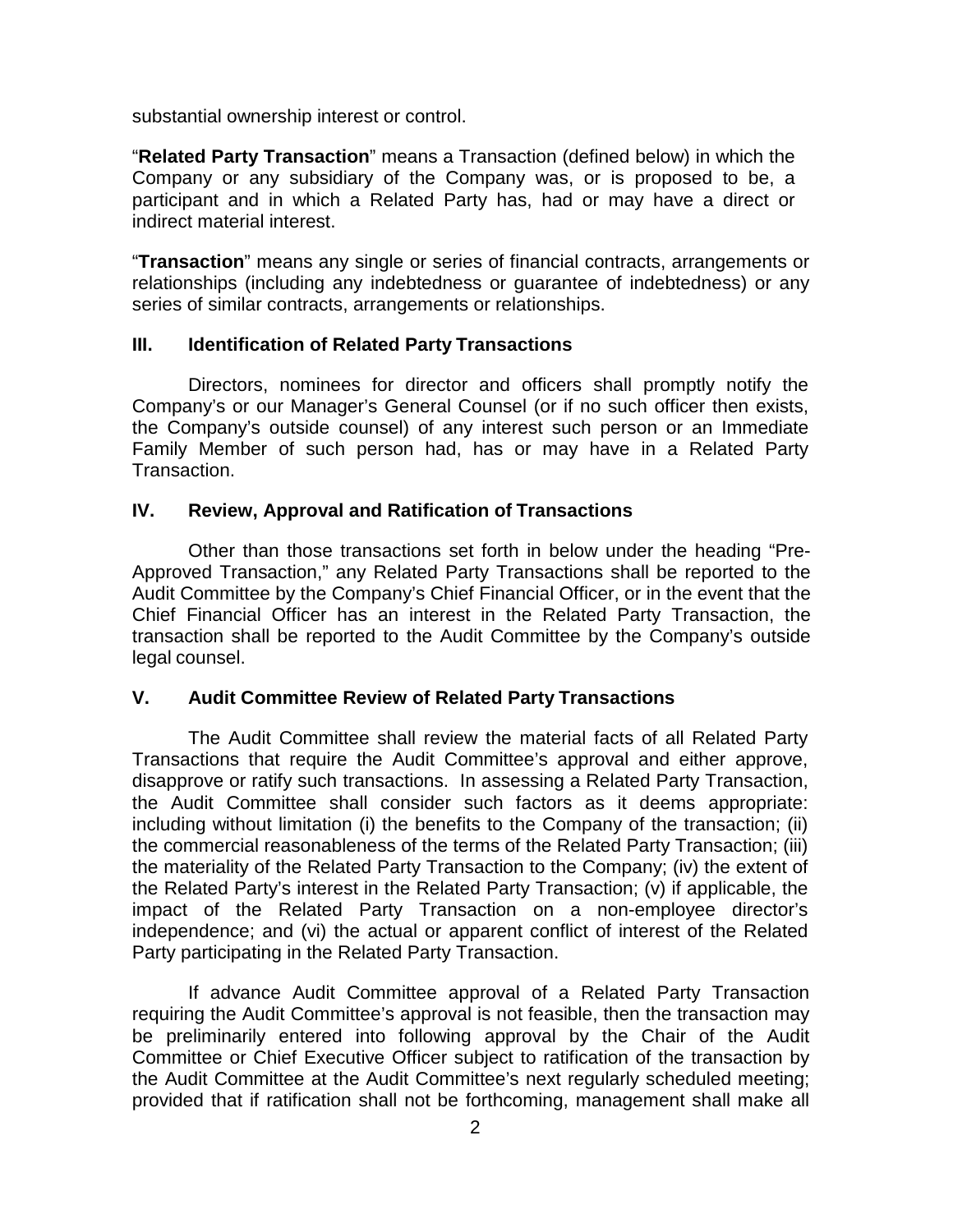reasonable efforts to cancel or annul such transaction.

No director shall participate in the evaluation of any Related Party Transaction for which he or she is a Related Party, except that the director shall provide all material information concerning the Related Party Transaction to the Audit Committee.

If a Related Party Transaction will be ongoing, the Audit Committee may, in its discretion, establish guidelines for the Company's management to follow in its ongoing dealings with the Related Party. Thereafter, the Audit Committee shall periodically review and assess ongoing relationships with the Related Party to see that they are in compliance with the Audit Committee's guidelines.

#### **VI. Pre-Approved Transactions**

The following types of Transactions will not be reviewed by the Audit Committee and do not require approval or ratification:

(i) Transactions in the ordinary course of business that do not exceed \$120,000 in any fiscal year;

(ii) Executive officer and director compensation arrangements approved by the Board of Directors, the Compensation Committee of the Board of Directors, or a duly authorized sub-committee thereof;

(iii) Transactions in which the Related Party's interest is derived solely from the fact that he or she serves as director of another corporation or organization that is a party to the Transaction;

(iv) Transactions in which the Related Party's interest is derived solely from his or her direct or indirect ownership of an entity (other than a general partnership) that is a party to the Transaction when such ownership interest is less than ten percent (10%) of the equity interest of such entity;

(v) Transactions where the rates or charges involved in the transactions are determined by competitive bids, or transactions involving the rendering of services as a common or contract carrier, or as a public utility, at rates or charges fixed in conformity with law or governmental authority;

(vi) Transactions available to all employees generally;

(vii) Transactions where the interest of the Related Party arises solely from the ownership of a class of equity securities in the Company and all holders of such class of equity securities of the Company received the same benefit on a pro rata basis; and

(viii) Transactions with Related Parties identified in the Company's Registration Statement on Form S-1 filed with the Securities and Exchange